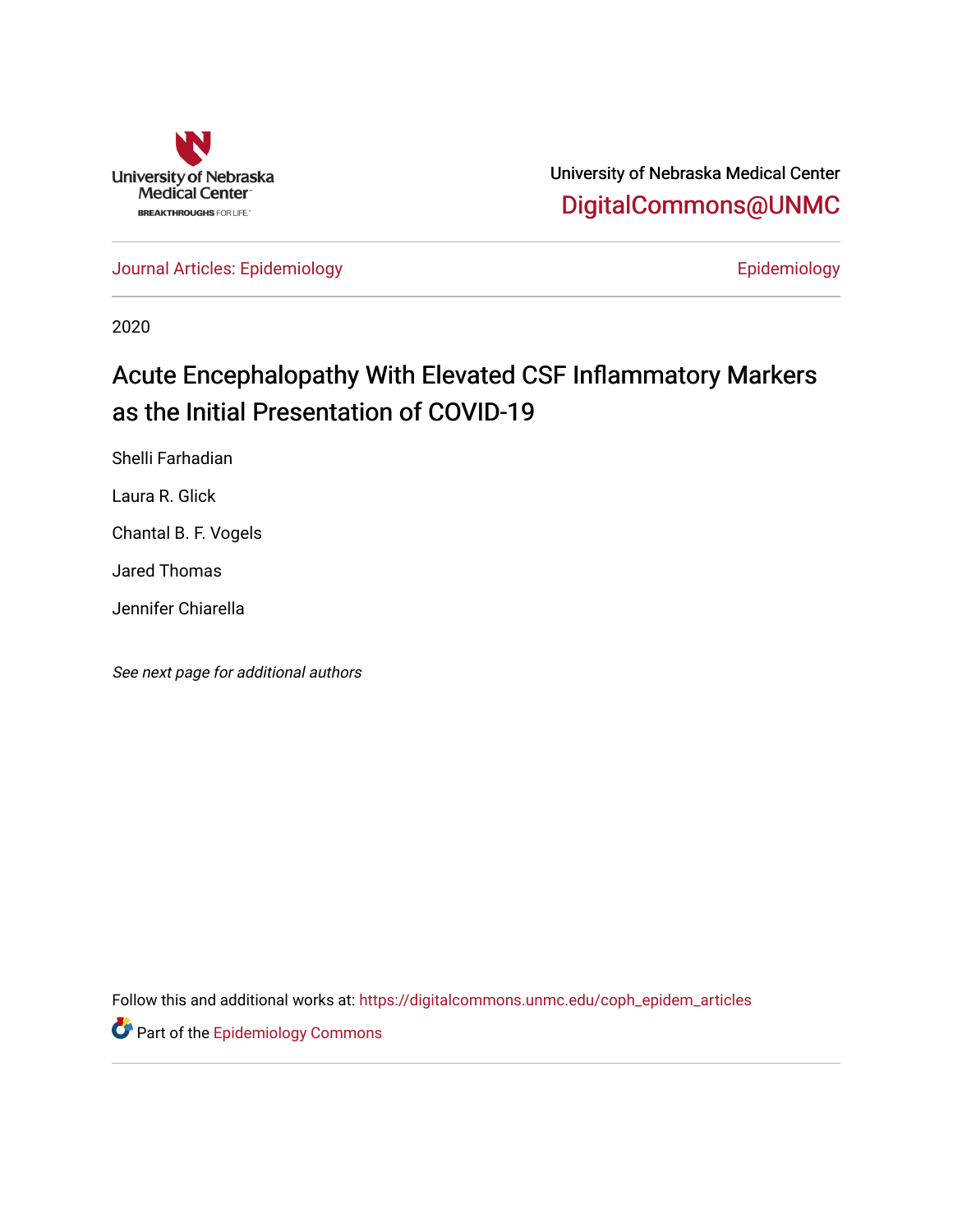## Authors

Shelli Farhadian, Laura R. Glick, Chantal B. F. Vogels, Jared Thomas, Jennifer Chiarella, Arnau Casanovas-Massana, Jing Zhou, Camila Odio, Pavithra Vijayakumar, Bertie Geng, John Fournier, Santos Bermejo, Joseph R. Fauver, Tara Alpert, Anne L. Wyllie, Cynthia Turcotte, Matthew Steinle, Patrick Paczkowski, Charles Dela Cruz, Craig Wilen, Albert I. Ko, Sean MacKay, Nathan D. Grubaugh, Serena Spudich, and Lydia Aoun Barakat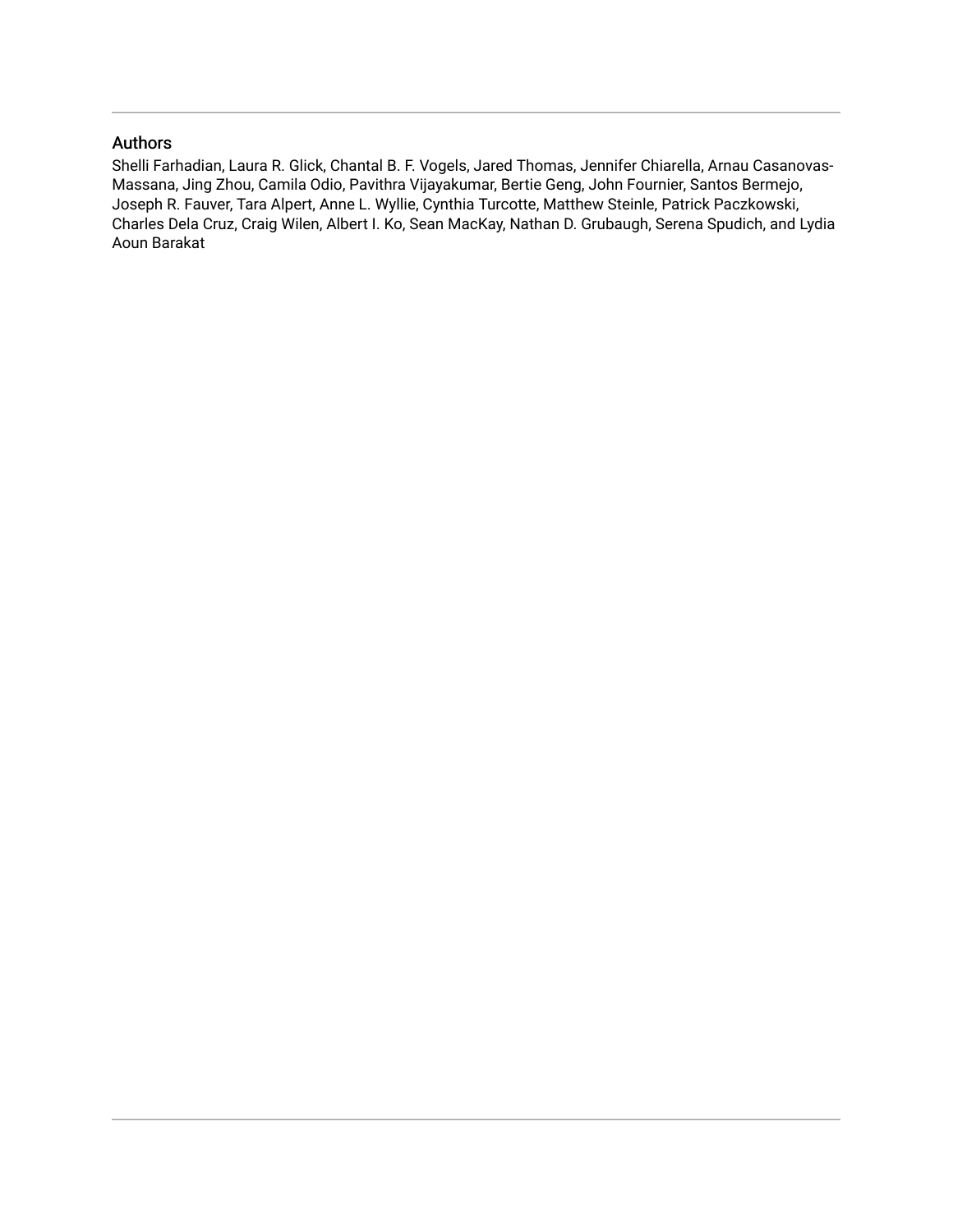## **CASE REPORT CASE ACCESS**

# Acute encephalopathy with elevated CSF inflammatory markers as the initial presentation of COVID-19

Shelli Farhadian<sup>1,2\*</sup> $\bullet$ , Laura R. Glick<sup>3</sup>, Chantal B. F. Vogels<sup>4</sup>, Jared Thomas<sup>3</sup>, Jennifer Chiarella<sup>2</sup> , Arnau Casanovas-Massana<sup>4</sup>, Jing Zhou<sup>5</sup>, Camila Odio<sup>3</sup>, Pavithra Vijayakumar<sup>3</sup>, Bertie Geng<sup>3</sup>, John Fournier<sup>1</sup> , Santos Bermejo<sup>6</sup>, Joseph R. Fauver<sup>4</sup>, Tara Alpert<sup>4</sup>, Anne L. Wyllie<sup>4</sup>, Cynthia Turcotte<sup>5</sup>, Matthew Steinle<sup>5</sup> , Patrick Paczkowski<sup>5</sup>, Charles Dela Cruz<sup>6</sup>, Craig Wilen<sup>7</sup>, Albert I. Ko<sup>1,4</sup>, Sean MacKay<sup>5</sup>, Nathan D. Grubaugh<sup>4</sup> , Serena Spudich<sup>2</sup> and Lydia Aoun Barakat<sup>1</sup>

### Abstract

Background: COVID-19 is caused by the severe acute respiratory syndrome virus SARS-CoV-2. It is widely recognized as a respiratory pathogen, but neurologic complications can be the presenting manifestation in a subset of infected patients.

**Case presentation:** We describe a 78-year old immunocompromised woman who presented with altered mental status after witnessed seizure-like activity at home. She was found to have SARS-CoV-2 infection and associated neuroinflammation. In this case, we undertake the first detailed analysis of cerebrospinal fluid (CSF) cytokines during COVID-19 infection and find a unique pattern of inflammation in CSF, but no evidence of viral neuroinvasion.

**Conclusion:** Our findings suggest that neurologic symptoms such as encephalopathy and seizures may be the initial presentation of COVID-19. Central nervous system inflammation may associate with neurologic manifestations of disease.

Keywords: COVID-19, SARS-CoV-2, Neuroinflammation

#### Background

The novel SARS-CoV-2 coronavirus first emerged in the city of Wuhan, China in December 2019. The virus has since led to the COVID-19 global pandemic, infecting over 2 million people and resulting in over 150,000 deaths to date. SARS-CoV-2 is a Betacoronavirus: the newest of seven strains of coronavirus known to infect humans and the third strain known to cause severe

disease. While the coronavirus family is widely recognized as respiratory pathogens causing symptoms of upper and lower respiratory tract infection, there are few reported cases of viral invasion into the central nervous system. Here, we report the clinical presentation and the

course of illness of a 78 year-old woman who presented with altered mental status and seizure-like activity and was found to have SARS-CoV-2 associated encephalopathy, with abnormalities in her cerebrospinal fluid (CSF).

#### Case presentation

A 78 year-old woman with a history of kidney transplant on immunosuppression presented to our academic

© The Author(s). 2020 Open Access This article is licensed under a Creative Commons Attribution 4.0 International License, which permits use, sharing, adaptation, distribution and reproduction in any medium or format, as long as you give appropriate credit to the original author(s) and the source, provide a link to the Creative Commons licence, and indicate if changes were made. The images or other third party material in this article are included in the article's Creative Commons licence, unless indicated otherwise in a credit line to the material. If material is not included in the article's Creative Commons licence and your intended use is not permitted by statutory regulation or exceeds the permitted use, you will need to obtain permission directly from the copyright holder. To view a copy of this licence, visit http://creativecommons.org/licenses/by/4.0/. The Creative Commons Public Domain Dedication waiver (http://creativecommons.org/publicdomain/zero/1.0/) applies to the data made available in this article, unless otherwise stated in a credit line to the data.

# **BMC Neurology**







<sup>\*</sup> Correspondence: shelli.farhadian@yale.edu

<sup>&</sup>lt;sup>1</sup>Department of Internal Medicine, Section of Infectious Diseases, Yale School of Medicine, New Haven, CT 06510, USA

<sup>&</sup>lt;sup>2</sup>Department of Neurology, Yale School of Medicine, New Haven, CT 06510, USA

Full list of author information is available at the end of the article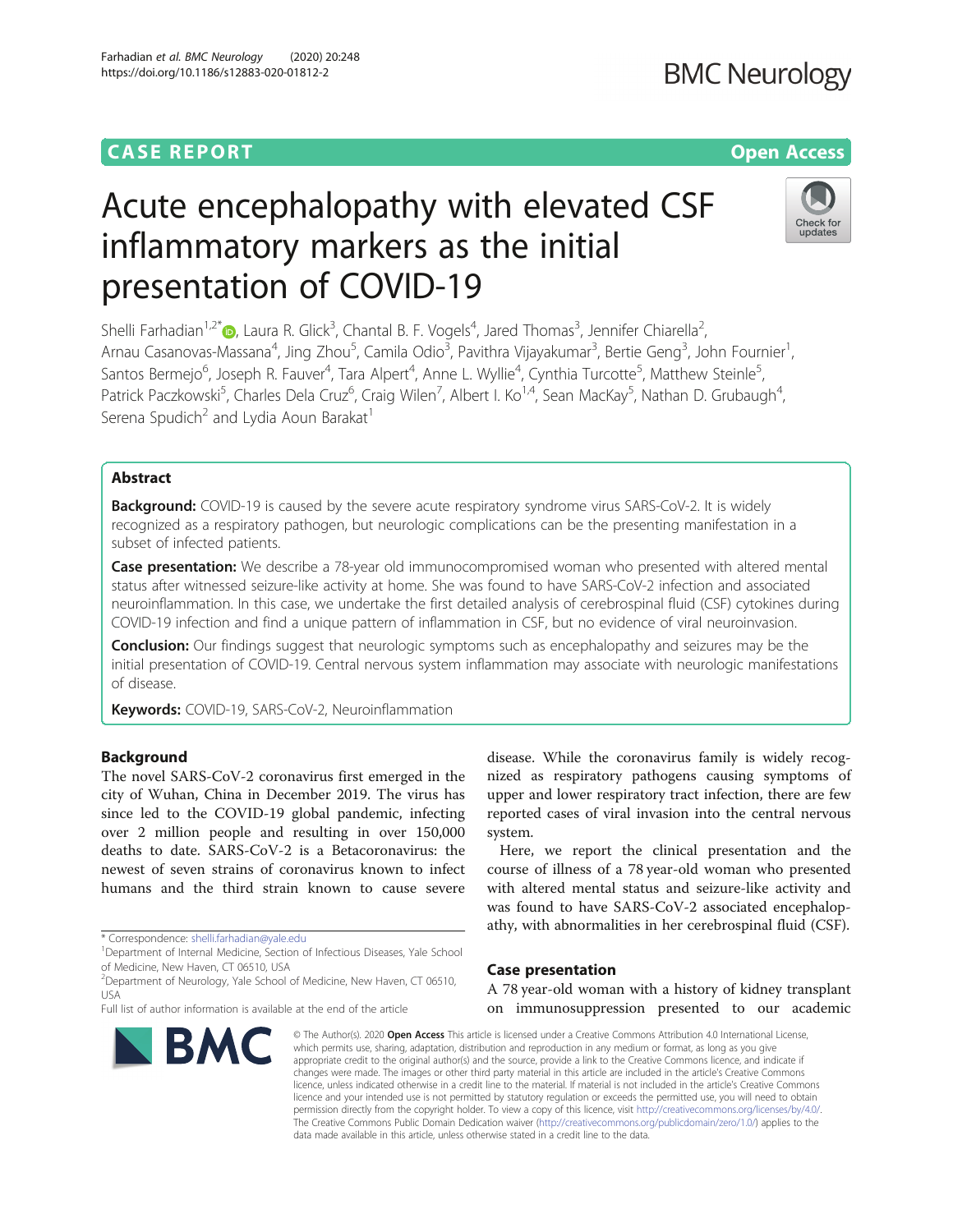medical center with altered mental status and seizurelike activity in March 2020. The patient was observed at home to have sudden-onset uncontrolled limb movements with ocular deviation followed by several minutes of unresponsiveness. At her baseline, the patient lived independently and had no previous diagnosis of dementia or confusion. However, 3 days prior to admission, she was noted to have confusion and disorientation. In addition, she was noted to have fever and nasal congestion for 2 days prior to admission. The patient was known to be adherent with her medical care and medications including tacrolimus, mycophenolate mofetil, and lisinopril.

Upon arrival the emergency department, the patient was febrile to 100.7 F but was otherwise hemodynamically stable. On neurological examination, she was noted to be alert and oriented but intermittently confused. She demonstrated bilateral tremor-like movements of the upper and lower extremities without any evidence of convulsions, repetitive movements or rigidity. She had no sensory or motor deficits and her cranial nerve functions were intact. The complete blood count was notable for a pancytopenia with a white blood cell count of 1.8  $10^3/\mu L$ , hemoglobin of 10.8 g/dL, hematocrit of 37.4% and platelets of  $130 \frac{10^3}{\mu}$ L. Absolute neutrophil count was  $0.9 \frac{10^3}{\mu}$  and absolute lymphocyte count was 0.6  $10^3/\mu$ L. The basic metabolic panel was notable for normal serum electrolytes and stable renal function. Alkaline phosphatase was slightly elevated to 139 U/L but hepatic function was otherwise unremarkable. Thyroid-stimulating hormone was elevated to 8.1 mIU/ L, but thyroxine (T4) was within normal limits. Tacrolimus level was 3.1 mcg/L (lower than therapeutic range). Procalcitonin was 0.5 μg/L and her respiratory viral panel was negative. Two sets of blood cultures did not grow any organisms. Electrocardiogram showed normal sinus rhythm. Chest X-ray (Fig. 1, left) did not reveal any focal consolidation, pulmonary edema, pleural effusion or pneumothorax.

The patient was admitted to the general medicine floor for further work-up of her altered mental status. She underwent an electroencephalogram (EEG) once at the beginning of her hospital course that demonstrated mild generalized slowing and a magnetic resonance imaging (MRI) scan with contrast that revealed atrophy and patchy periventricular and subcortical white matter hyperintensities, which were interpreted as sequelae of small vessel ischemic disease (Fig. 2).

She subsequently underwent lumbar puncture, which revealed CSF that was clear in appearance with no xanthrochromia. The CSF analysis revealed 350 red cells/uL, 1 white blood cell/uL, 75% lymphocytes, 25% monocytes, glucose 67 mg/dL and protein 43 mg/dL. The CSF herpes simplex virus and varicella zoster virus polymerase chain reactions (PCR) were negative. The plasma cytomegalovirus and adenovirus testing were negative by PCR, and serologies indicated prior Epstein-Barr virus and Parvovirus B19 infection. On hospital day 3, the patient had persistent fevers and developed cough with dyspnea requiring oxygen supplementation. A chest Xray revealed bilateral pulmonary infiltrate (Fig. 1, right). She therefore underwent SARS-CoV-2 PCR testing using a nasopharynx swab and was found to be positive. Sequencing of this SARS-CoV-2 isolate revealed a virus similar to other SARS-CoV-2 circulating in the region (https://nextstrain.org/ncov?s=USA/CT-Yale-009/2020).

Further investigation of the CSF was done following the patient's COVID-19 diagnosis. Inflammatory cytokines were measured in CSF and plasma using a multiplex cytokine assay. This patient's CSF and plasma were tested alongside CSF and plasma specimens obtained from three healthy control volunteers: Female age 63, Female age 45, and Male age 62. (Fig. 3). These control samples were collected during the last year for unrelated studies and were kept frozen until the current cytokine assays, when they were run in parallel with this patient's sample. Levels of Interleukin-6 (IL-6), Interleukin-8 (IL-8), and Interferon-gamma induced protein-10 (IP-10)

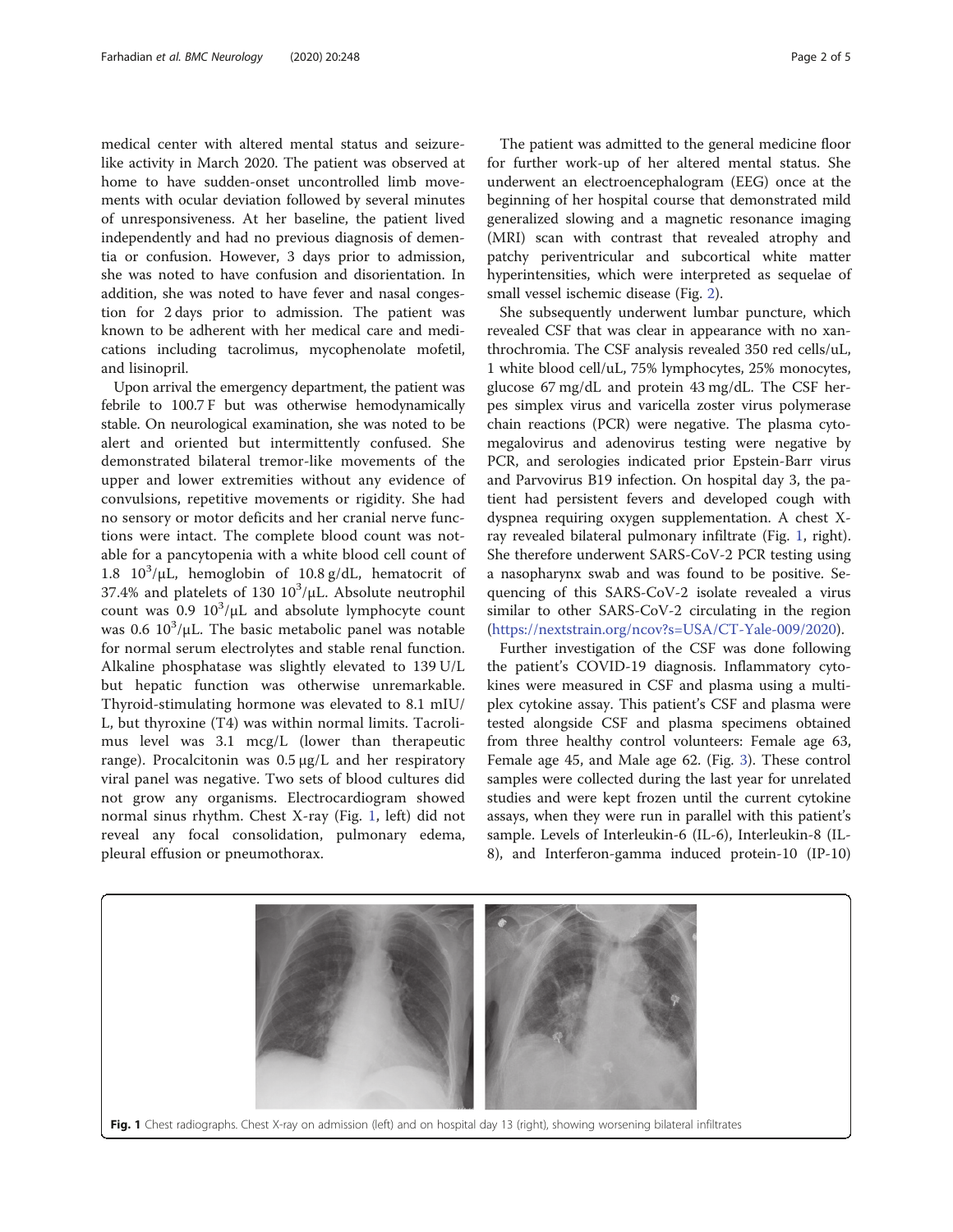

appeared to be elevated in both CSF and plasma of this patient compared to control, with a unique Monocyte Chemoattractant Protein-1 (MCP-1) signature found only in CSF and not plasma.

The patient's CSF was next tested for the presence of SARS-CoV-2 by several methods and was negative. First, quantitative reverse transcriptase polymerase chain reaction was performed using the Centers for Disease Control SARS-CoV-2 assay. Sequencing of SARS-CoV-2 in the CSF was then attempted using both targeted (tiled PCR-amplicons) and unbiased ("shotgun" metagenomic) approaches. From the targeted sequencing, 316,111 reads were generated from the sample and a total of 60 reads aligned to SARS-CoV-2, which was not above background. From the unbiased sequencing approach, about 40 million reads were generated and none aligned to SARS-CoV-2 or any other respiratory pathogen. Finally, culturing of SARS-CoV-2 was attempted from the CSF supernatant, and after 4 days of culture, SARS-CoV-2 by PCR was not detected.

Table 1 summarizes the patient's laboratory findings at the time of diagnosis of COVID-19 and the follow-up course. Based on the patient's age and co-morbidities,

she met criteria for treatment initiation per our academic center treatment protocol. The patient received hydroxychloroquine 400 mg twice daily for 1 day followed by 200 mg twice daily for nine additional days. Her confusion slowly improved. However, on hospital day 13, she had worsening of her mental status and became hypoxemic, with chest X-ray showing worsening bilateral infiltrates. She was therefore treated with the IL-6 inhibitor, tocilizumab, with overall improvement in her confusion and respiratory status. The patient was able to be weaned off oxygen and discharged home safely after 1 month of hospitalization. She remained in good condition at the time of this case report.

#### Discussion and conclusions

This case highlights the potential for COVID-19 to present with acute neurological symptoms in the absence of respiratory illness. It remains unknown whether central nervous system (CNS) abnormalities observed during COVID-19 are due to viral invasion into the CNS, to damage induced by SARS-CoV-2 induced inflammatory cytokines produced by immune cells within and outside of the CNS, or to a generalized toxic-

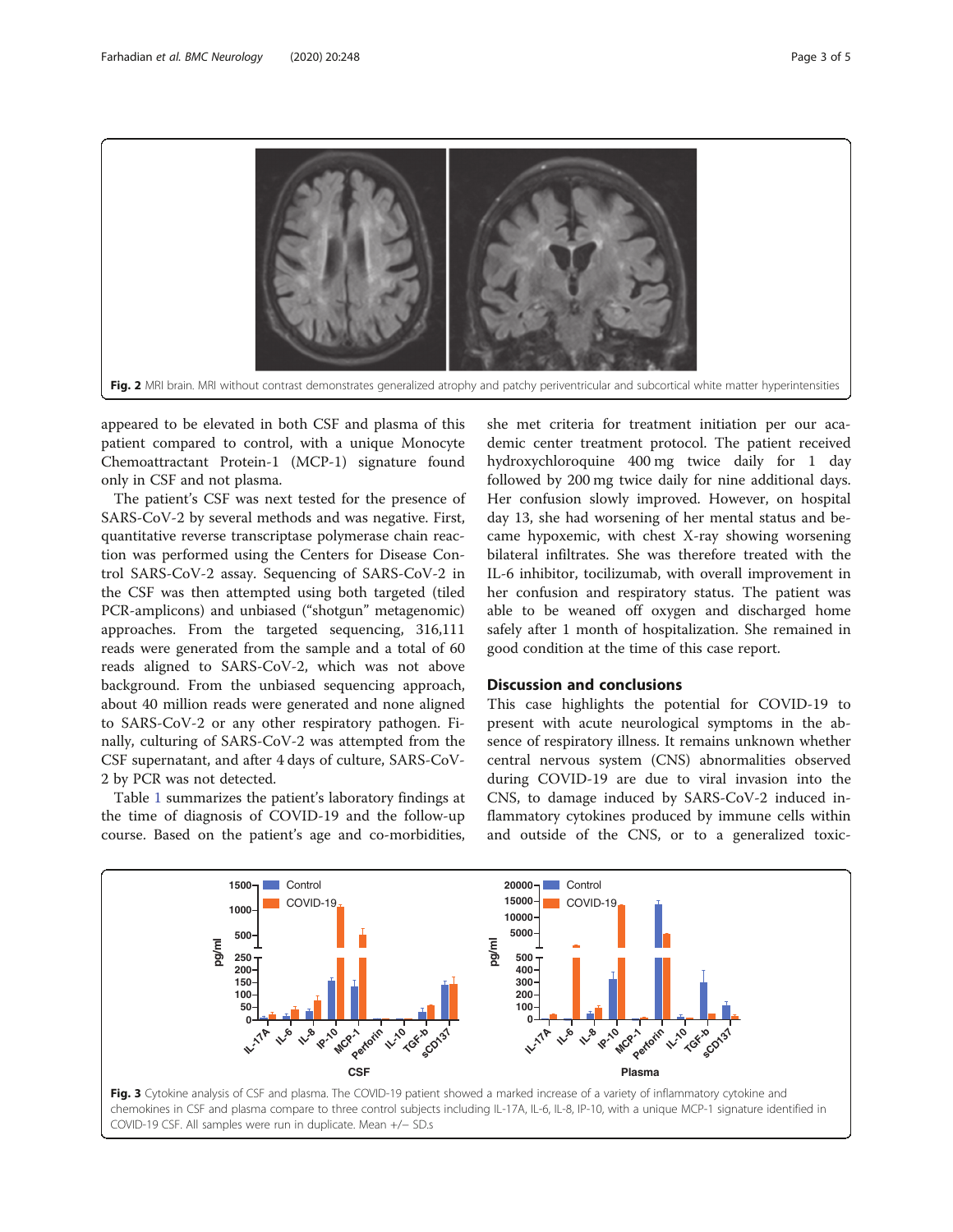|            | Day 3                    | Dav 4 | Day 5                    | Day 6                    | Day 7  | Day 8  | Day 9                    | Day 10                   | Day 11 | Day 12                   | Day 13 | Day 14                   | Day 15                   |
|------------|--------------------------|-------|--------------------------|--------------------------|--------|--------|--------------------------|--------------------------|--------|--------------------------|--------|--------------------------|--------------------------|
| <b>WBC</b> | 0.7                      | 2.5   | 7.2                      | 11.8                     | 7.3    | 5.2    | 3.3                      |                          | 4.5    | 5.1                      | 5.1    | 5.3                      | 5.4                      |
| <b>ALC</b> | $\overline{\phantom{a}}$ | 0.3   | $\overline{\phantom{a}}$ | $\sim$                   | 0.5    |        | 0.8                      | 0.7                      |        | 1.3                      | 1.4    | 1.2                      | 1.3                      |
| <b>CRP</b> | 10.4                     | 17.1  | 18.1                     | 34.4                     | 44.8   | 61.8   | 64.5                     | 34.6                     | 12.3   | 7.3                      | 4.8    | 3.8                      | 2.8                      |
| Ferritin   | 2724                     | 3344  | 3214                     | 2968                     | 2573   | 2512   | 2162                     | 2522                     | 1801   | 1702                     | 1602   | 1389                     | 1073                     |
| <b>LDH</b> | $\overline{\phantom{a}}$ | 324   | 333                      | 396                      | 485    | 381    | 334                      | 360                      | 298    | 277                      | 264    | 269                      | 229                      |
| Fibrinogen | $\overline{\phantom{a}}$ | 422   | 405                      | $\overline{\phantom{a}}$ | 423    | 517    | 500                      | 498                      | 467    | 391                      | 413    | 378                      | $\overline{\phantom{a}}$ |
| IL-6       | $\sim$                   | 27.9  |                          | $\sim$                   | $\sim$ | $\sim$ | $\overline{\phantom{m}}$ | $\overline{\phantom{a}}$ | $\sim$ | $\overline{\phantom{a}}$ | 94     | $\overline{\phantom{a}}$ | $\sim$                   |

Table 1 Blood laboratory values throughout the patient's hospital course. Hydroxychloroquine was given day 3 and tocilizumab was given on day 10, as shown

Day 3: SARS-CoV-2 positive and start of hydroxychloroquine

Day 10: Tocilizumab given

metabolic encephalopathy associated with critical illness. In this case, we undertook the first detailed analysis of CSF cytokines during COVID-19 infection. We found heightened inflammation in CSF and did not detect SARS-COV-2 virus in the CSF. This patient received experimental therapy with hydroxychloroquine and tocilizumab. Hydroxychloroquine has recently been shown to increase the risk for cardiotoxicity without discernable anti-viral benefit, and it remains unknown whether tocilizumab is effective against COVID-19 [1].

Other coronaviruses (CoVs) have been demonstrated to invade the CNS, infect neurons, and cause an influx of inflammatory cytokines and immune cells in the CNS. Human coronavirus OC43 (HCoV-OC43) has been shown to infect neurons in vitro, and, in murine models, to invade the CNS causing widespread neuronal damage [2, 3]. Both SARS and MERS, the two other severe diseases caused by human CoVs, have been associated with CNS manifestations [4, 5]. In the case of MERS, this was associated with abnormal brain MRI findings of widespread, bilateral hyperintense lesions within the white matter and subcortical areas, and with negative CSF PCR for the MERS-CoV virus. The evidence for neuroinvasion of SARS-CoV-1 is stronger: SARS-CoV-1 has been reported to invade the CNS in mice transgenic for human ACE2 and was detected in human brain autopsy specimens. Like SARS-CoV-1, SARS-CoV-2 infects human cells that express the ACE2 receptor, which is expressed in neurons, leading to the hypothesis that SARS-CoV-2 may invade the CNS [6, 7].

Emerging case reports and case series demonstrate evidence of neurological findings in a subset of patients with COVID-19. Two observational series have reported on the prevalence and spectrum of neurological disease in hospitalized patients with COVID-19. A retrospective case series from Wuhan, China analyzed 214 hospitalized patients from three different hospitals with a laboratory confirmed diagnosis of COVID-19. They found 78 of the 214 patients (36.4%) had central CNS, peripheral nervous system or skeletal muscle symptoms. The most

common central nervous system findings were dizziness (16.8%), and headache (13.1%). In those with severe COVID-19 disease, 14.8% displayed encephalopathy [8]. In a case series reported from two centers in France, patients admitted to the hospital because of acute respiratory distress syndrome due to COVID-19 were similarly noted to have high rates of neurological symptoms. Twenty-six of 40 patients were noted to have confusion. Similarly to the patient in this report, that case series found no evidence for SARS-CoV-2 neuroinvasion by PCR of CSF, and EEG findings were non-specific [9].

Isolated case reports have also emerged describing cases of acute encephalopathy associated with COVID-19, including a case of COVID-19-associated acute necrotizing encephalopathy, which is typically a postinfectious immune-mediated phenomenon [10]. To date, there has been a single publication reporting possible COVID-19-associated meningoencephalitis (presenting as altered mental status in setting of new onset seizures) in which SARS-CoV-2 was detected in CSF [11]. More recent autopsy studies have detected low levels of SARS-CoV-2 RNA in brain tissue in a subset (7 out of 22) of patients who died with COVID-19 [12].

Our findings in this case suggest the possibility that neurological symptoms in COVID-19 may be due to increased neuroinflammation rather than to CNS invasion of virus, and that treatment of neurological complications of COVID-19 may require targeting host-inflammation. We found elevation of MCP-1 in CSF. This proinflammatory chemokine is expressed by numerous cell types within the brain, including neurons, astrocytes, and microglia, resulting in a recruitment of inflammatory infiltrate into the CNS [13]. MCP-1 is elevated in the CSF in other neuroinflammatory and neuroinfectious disorders, including multiple sclerosis, bacterial meningitis and HIV infection [14–16]. CSF elevation of MCP-1 as well as emerging reports of macrophage induced damage in lung and other tissue suggest that specifically attenuating monocyte-incurred damage during COVID-19 may prove beneficial [17]. The findings in this single case should be